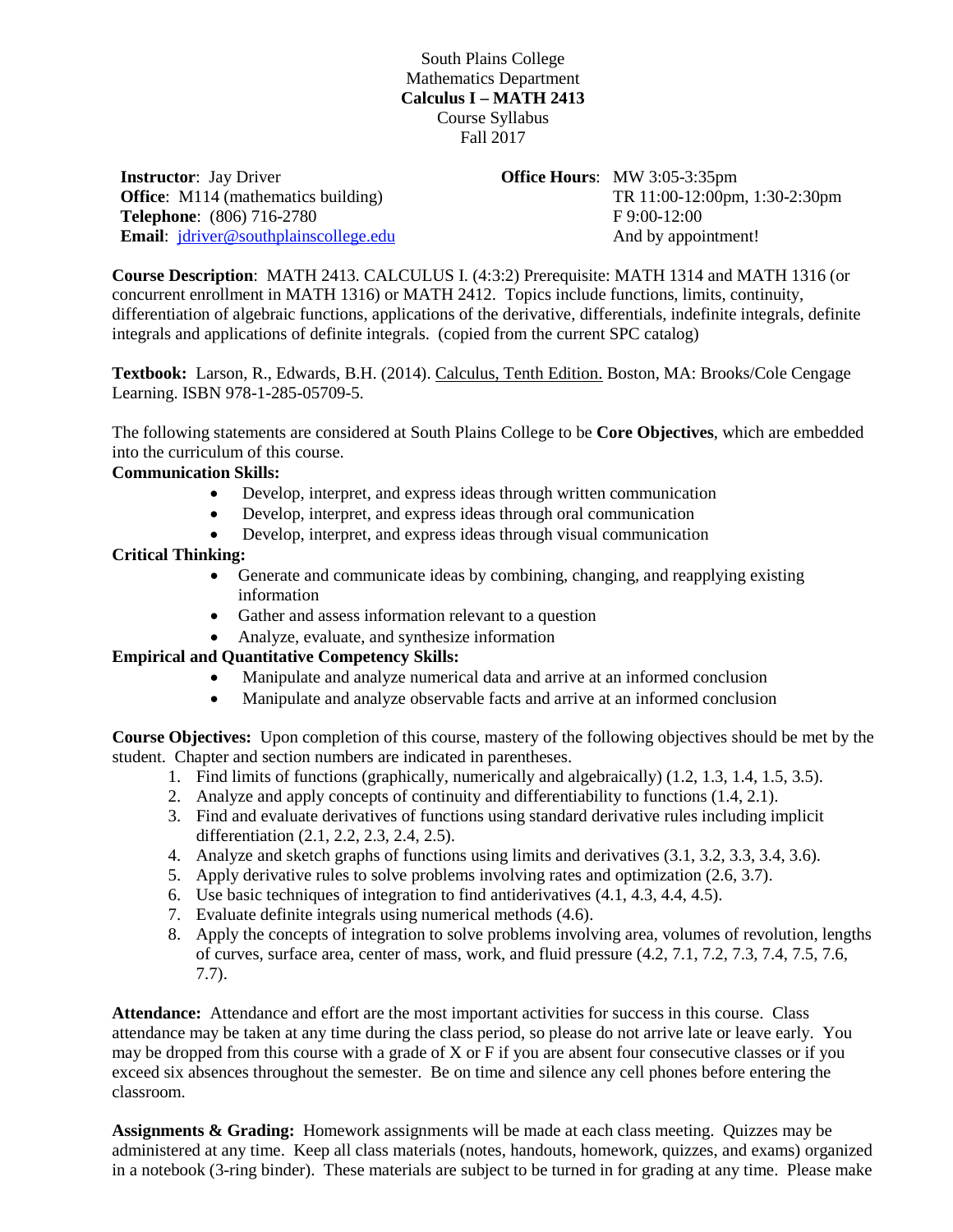certain all materials accompany you to each class meeting. No late assignments will be accepted. Daily work (homework, quizzes, notebook) will count for 20% of the final grade, while all exams count for 80% of the final grade. Expect four major exams (15% each) throughout the course and a cumulative final exam (20%) at the end of the course. Your final average in the course will determine the letter grade posted on your transcript. This grade is determined by the following scale: A (90-100%), B (80-89%), C (70-79%), D (60- 69%), F (0-59%).

**Supplies:** You will need a scientific or graphing calculator, graph paper, and a 3-ring binder. Calculators on cell phones, TI-89, TI-92, or TI-Inspire calculators, or any other electronic devices will not be allowed during testing without permission from the instructor.

**Supplementary Course Information & Tutoring:** Blackboard is the online course management system that will be utilized for this course. This course syllabus, as well as any class handouts can be accessed through Blackboard. Login at [http://southplainscollege.blackboard.com.](http://southplainscollege.blackboard.com/) The user name and password should be the same as the MySPC and SPC email.

User name: first initial, last name, and last 4 digits of the Student ID Password: Original CampusConnect Pin No. (found on SPC acceptance letter)

Free tutoring and video tapes are available in room M116 on the Levelland campus and Building 2 on the Reese campus. Digital versions of these tutorial videos can be viewed on your personal computer at the Blackboard address given above. Check Blackboard often for the latest tutoring schedule and course supplements (handouts, online practice quizzes, additional notes, sample problems for practice, etc.).

Questions regarding Blackboard support may be emailed to **blackboard@southplainscollege.edu** or by telephone to 806-716-2180.

**Disability:** Students with disabilities, including but not limited to physical, psychiatric, or learning disabilities, who wish to request accommodations in this class should notify the Disability Services Office early in the semester so that the appropriate arrangements may be made. In accordance with federal law, a student requesting accommodations must provide acceptable documentation of his/her disability to the Disability Services Office. For more information, call or visit the Disability Services Office at Levelland (Student Health & Wellness Office) 806-716-2577, Reese Center (Building 8) & Lubbock Center 806-716- 4675, or Plainview Center (Main Office) 806-716-4302 or 806-296-9611.

South Plains College does not discriminate on the basis of race, color, national origin, sex, disability or age in its programs and activities. The following person has been designated to handle inquiries regarding the nondiscrimination policies: Vice President for Student Affairs, South Plains College -1401 College Avenue, Box 5, Levelland, TX 79336, 806-894-9611.

**Campus Concealed Carry - Texas Senate Bill - 11** (Government Code 411.2031, et al.) authorizes the carrying of a concealed handgun in South Plains College buildings only by persons who have been issued and are in possession of a Texas License to Carry a Handgun. Qualified law enforcement officers or those who are otherwise authorized to carry a concealed handgun in the State of Texas are also permitted to do so. Pursuant to Penal Code (PC) 46.035 and South Plains College policy, license holders may not carry a concealed handgun in restricted locations. For a list of locations, please refer to the SPC policy at: (http://www.southplainscollege.edu/human\_resources/policy\_procedure/hhc.php).

Pursuant to PC 46.035, the open carrying of handguns is prohibited on all South Plains College campuses. Report violations to the College Police Department at 806-716-2396 or 9-1-1.